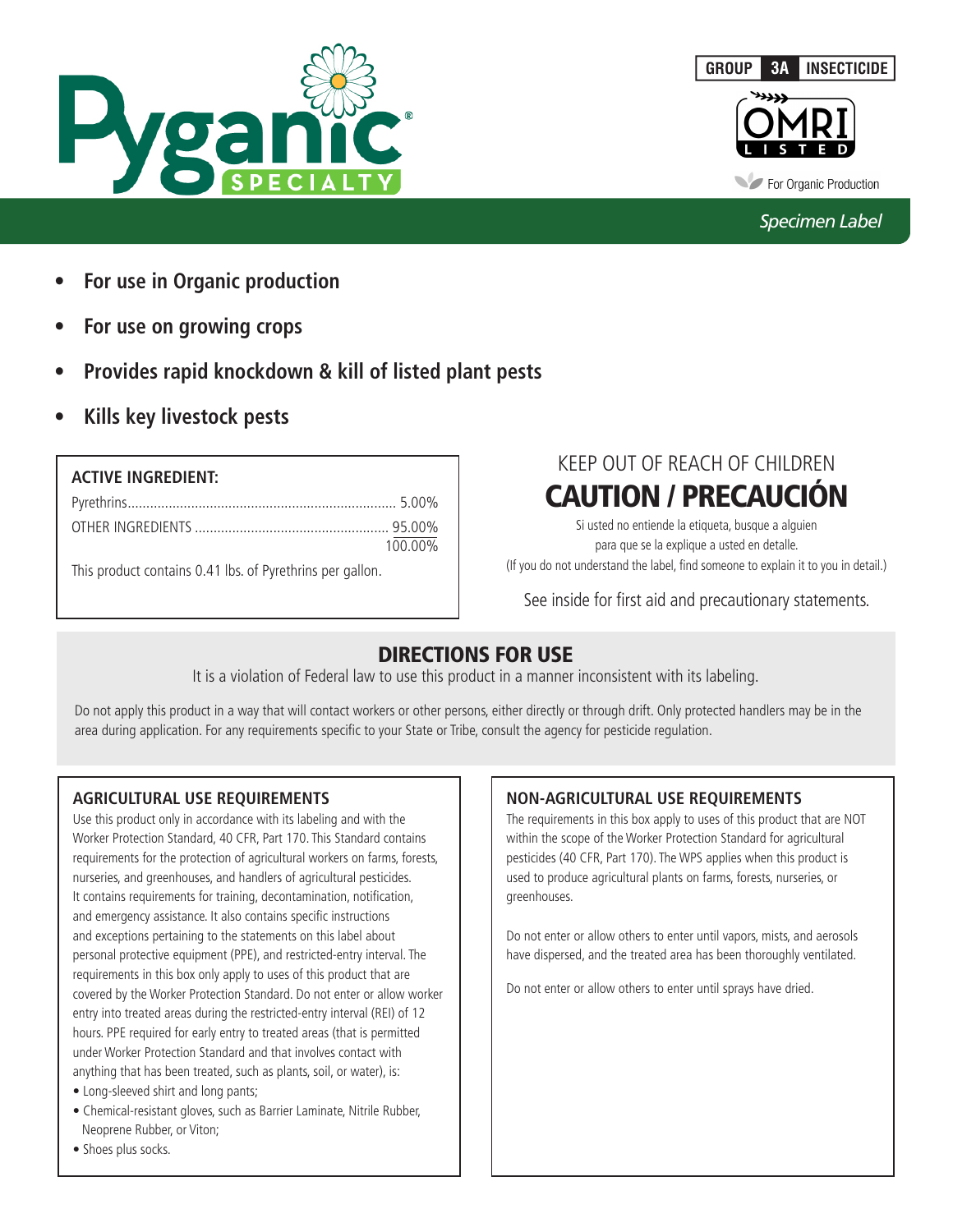| <b>INDOOR AREAS for</b><br>use in and around:<br>Greenhouses<br><b>OUTDOOR AREAS for</b><br>use in and around:<br><b>Nurseries</b>                                                                                                                                                                                                                                                                                                                                                                                                                                                               | <b>FOR USE ON</b><br><b>PRODUCTION OF:</b><br>Beefalo<br><b>Birds</b><br><b>Buffalo</b><br>Calves<br>Cattle - beef and milking                                                                                                                                                                                                                                                                                                                                                                                                                                        | Chickens<br>Donkeys<br><b>Ducks</b><br>Elk<br>Emus<br>Exotics<br>Geese                                                                                                                                                                                                                                                                                                                                                                                                                                                                                  | Goats<br>Hogs<br>Horses<br>Lambs<br>Livestock<br>Llamas<br><b>Mules</b>                                                                                                                                                                                                                                                                                                                                                                               | Ostrich<br>Oxen<br>Pheasants<br>Ponies<br>Poultry<br>Pullets<br>Ouail                                                                                                                                                                                                                                                                                                                                                                                                                                                                    | Ratites<br><b>Roosters</b><br>Sheep<br>Swine<br>Turkeys                                                                                                                                                                                                                                                                                                                                                                                           |
|--------------------------------------------------------------------------------------------------------------------------------------------------------------------------------------------------------------------------------------------------------------------------------------------------------------------------------------------------------------------------------------------------------------------------------------------------------------------------------------------------------------------------------------------------------------------------------------------------|-----------------------------------------------------------------------------------------------------------------------------------------------------------------------------------------------------------------------------------------------------------------------------------------------------------------------------------------------------------------------------------------------------------------------------------------------------------------------------------------------------------------------------------------------------------------------|---------------------------------------------------------------------------------------------------------------------------------------------------------------------------------------------------------------------------------------------------------------------------------------------------------------------------------------------------------------------------------------------------------------------------------------------------------------------------------------------------------------------------------------------------------|-------------------------------------------------------------------------------------------------------------------------------------------------------------------------------------------------------------------------------------------------------------------------------------------------------------------------------------------------------------------------------------------------------------------------------------------------------|------------------------------------------------------------------------------------------------------------------------------------------------------------------------------------------------------------------------------------------------------------------------------------------------------------------------------------------------------------------------------------------------------------------------------------------------------------------------------------------------------------------------------------------|---------------------------------------------------------------------------------------------------------------------------------------------------------------------------------------------------------------------------------------------------------------------------------------------------------------------------------------------------------------------------------------------------------------------------------------------------|
| <b>TO KILL THE</b><br><b>FOLLOWING INSECTS:</b><br>Angoumois Grain Moths<br>Ants (excluding fire and<br>Pharaoh ants)<br>Aphids<br>Apple Maggots<br><b>Armored Scales</b><br>Armyworms<br>Artichoke Plume Moths<br>Asian Citrus Psyllids<br>Asparagus Beetles<br>Bagworms<br><b>Bean Beetles</b><br><b>Beet Armyworms</b><br><b>Beetles</b><br>Bermudagrass Mirids<br><b>Billbugs</b><br><b>Blister Beetles</b><br><b>Blow Flies</b><br><b>Boll Weevils</b><br>Boxelder Bugs<br>Branch and Twig Borers<br>Cabbage Loopers<br>Cabbage Maggots<br>Cadelles<br>Cankerworms<br><b>Carrot Weevils</b> | Caterpillars<br>Chalcids<br>Cheese Skippers<br>Cherry Fruit Flies<br>Cigarette Beetles<br><b>Clover Mites</b><br>Clover Weevils<br>Cockroaches<br><b>Codling Moths</b><br>Colorado Potato Beetles<br>Confused Flour Beetles<br>Corn Earworms<br>Crane Flies<br>Crickets<br>Cross-striped<br>Cabbageworms<br>Cucumber Beetles<br>12-spotted Cucumber<br><b>Beetles</b><br>Dark Mealworms<br>Darkling Beetles (lesser<br>mealworms)<br>Diamondback Larvae and<br><b>Moths</b><br>Driedfruit Beetles<br><b>Drugstore Beetles</b><br>Earwigs<br>Eastern Tent Caterpillars | Elm Leaf Beetles<br>Eriophyid Mites<br>European Pine Tip Moths<br>Fireworms<br>Flea Beetles<br>Fleas<br>Forest Tent Caterpillars<br><b>Fruit Flies</b><br><b>Fruittree Leafrollers</b><br>Fruitworms<br><b>Fungus Gnats</b><br>Garden Symphylan<br>Glassy-winged<br>Sharpshooters<br>Gnats<br><b>Grain Mites</b><br>Grapeleaf Skeletonizers<br>Grape Leafhoppers<br>Grape Mealybugs<br>Grasshoppers<br>Greenbugs<br>Green Fruitworms<br>Green Peach Aphids<br>Greenhouse Thrips<br>Gypsy Moths (adults &<br>larvae)<br>Harlequin Bugs<br>Heliothis spp. | Horn Flies<br>Hornworms<br><b>House Flies</b><br>Imported Cabbageworms<br>Indian Meal Moths<br>Japanese Beetles<br>Katydids<br>Lace Bugs<br>Leaffooted plant bugs<br>Leafhoppers<br>Leafminers<br>Leafrollers<br>Leaftiers<br>Loopers<br>Lygus<br>Maggots<br><b>Mealybugs</b><br>Mediterranean Flour<br>Moths<br><b>Mexican Bean Beetles</b><br>Midges<br>Millipedes<br><b>Mites</b><br>Mole crickets<br>Moths<br>Mushroom Flies<br>Navel Orangeworms | Olive Fruit Flies<br><b>Onion Maggots</b><br>Orange Tortrix<br>Pacific flatheaded borers<br>Pear Psyllids<br>Pepper Weevils<br>Pink bollworms<br>Potato Leafhoppers<br>Potato Tuberworms<br>Poultry Lice<br>Proba bugs<br>Psyllids<br><b>Red Flour Beetles</b><br><b>Rice Weevils</b><br>Saltmarsh caterpillars<br>Sawtoothed Grain Beetles<br><b>Scales</b><br>Sharpshooters<br>Sheep "Tick" or Ked<br>Shore flies<br>Shothole borers<br>Silverfish<br>Skippers<br>Small Flying Moths<br>Soft Scales<br>Southern chinch bugs<br>Sowbugs | Spider Beetles<br>Springtails<br>Squash bugs<br><b>Stable Flies</b><br>Stink Bugs<br>Tarnished Plant Bugs<br>Thrips<br><b>Ticks</b><br><b>Tobacco Moths</b><br>Tomato budworms<br>Tomato bugs<br>Tomato Fruitworms<br>Tomato Hornworms<br>Tomato pinworms<br><b>Tomato Russet Mites</b><br>Tussock moths<br>Vine mealybugs<br>Vinegar Flies<br>Webworms<br>Weevils<br>Western Yellowstriped<br>Armyworms<br>Whiteflies<br><b>Yellow Mealworms</b> |

#### PRECAUTIONS AND RESTRICTIONS:

- Do not apply this product in a way that will contact workers or other persons, either directly or through drift. Only protected handlers may be in the area during application.
- Not for use in outdoor metered release devices.
- Keep unprotected persons out of treated areas until sprays have dried.
- Allow spray to dry before allowing adults, children or pets on treated areas.
- Do not wet plants to the point of runoff or drip.
- Do not apply more than 10 times per season.
- Do not reapply within 3 days except under extreme pest pressure.
- In case of extreme pest pressure, do not reapply within 24 hours. • For any requirements specific to your State or Tribe, consult the agency responsible for pesticide regulation.
- Not for use in outdoor residential misting systems.
- Do not apply when food, feed, and/or water is present.
- Not for indoor use except in greenhouses.

# PESTICIDE RESISTANCE MANAGEMENT

Pyganic® Specialty contains a Group 3A insecticide. Insect biotypes with acquired resistance to Group 3A may eventually dominate the insect population if Group 3A insecticides are used repeatedly in the same field or in successive years as the primary method of control for targeted species. This may result in partial or total loss of control of those species by Pyganic Specialty or other Group 3A insecticides.

To delay insecticide resistance consider:

- Avoiding the consecutive use of Pyganic Specialty or other Group 3A insecticides that have a similar target site of action, on the same insect species.
- Using tank mixtures or premixes with insecticides from a different target site of action Group as long as the involved products are all registered for the same use and have different sites of action.
- Basing insecticide use on a comprehensive IPM program.
- Monitoring treated insect population for loss of field efficacy.
- Contacting your local extension specialist, certified crop advisors, and/or manufacturer for insecticide resistance management and/or IPM recommendations for the specific site and resistance pest problems.

# USE DIRECTIONS:

**IMPORTANT:** It is recommended that the final spray mix be buffered to a pH of 5.5-7.0. Outside of this range pyrethrins can degrade and the product will lose effectiveness.

To avoid possible harm to honey bees and other beneficial insects, it is advisable to apply when the non-target insects are least active.

Pyrethrins degrade rapidly in sunlight. To ensure the best performance, coverage is key. Use spray equipment that will provide the best coverage and direct contact with as many insects as possible.

Kills only at time of application. Listed insect pests must be directly contacted to be effective.

**TANK MIX:** This product may be tank mixed with other insecticides, acaricides, fungicides, adjuvants, and wetting agents. This application should conform to accepted use precautions and directions for both products. Tank mix applications must be made in accordance with the more restrictive of label limitations and precautions. No label application rates may be exceeded. This product cannot be mixed with any product with label prohibitions against such mixing.

Prior to tank mixing, a compatibility test should be conducted using the proper proportions of products and water to ensure the physical compatibility of the mixture.

**IMPORTANT NOTE:** Plant safety is an important consideration when using insecticides in a greenhouse. However, it is not possible to evaluate the phytotoxicity of Pyganic Specialty on numerous plant varieties that may react differently to insecticides in different growth stages or under varying environmental conditions. Before making widespread applications of Pyganic Specialty or tank mix combinations, treat a limited number of plants and observe for phytotoxicity over a 10-day period.

### **DIRECTIONS FOR APPLICATION THROUGH IRRIGATION SYSTEMS (CHEMIGATION):**

Apply this product only through sprinkler (including center pivot, lateral move, end tow, side (wheel) roll, traveler, big gun, solid set, or hand move) irrigation systems. Do not apply this product through any other type of irrigation system.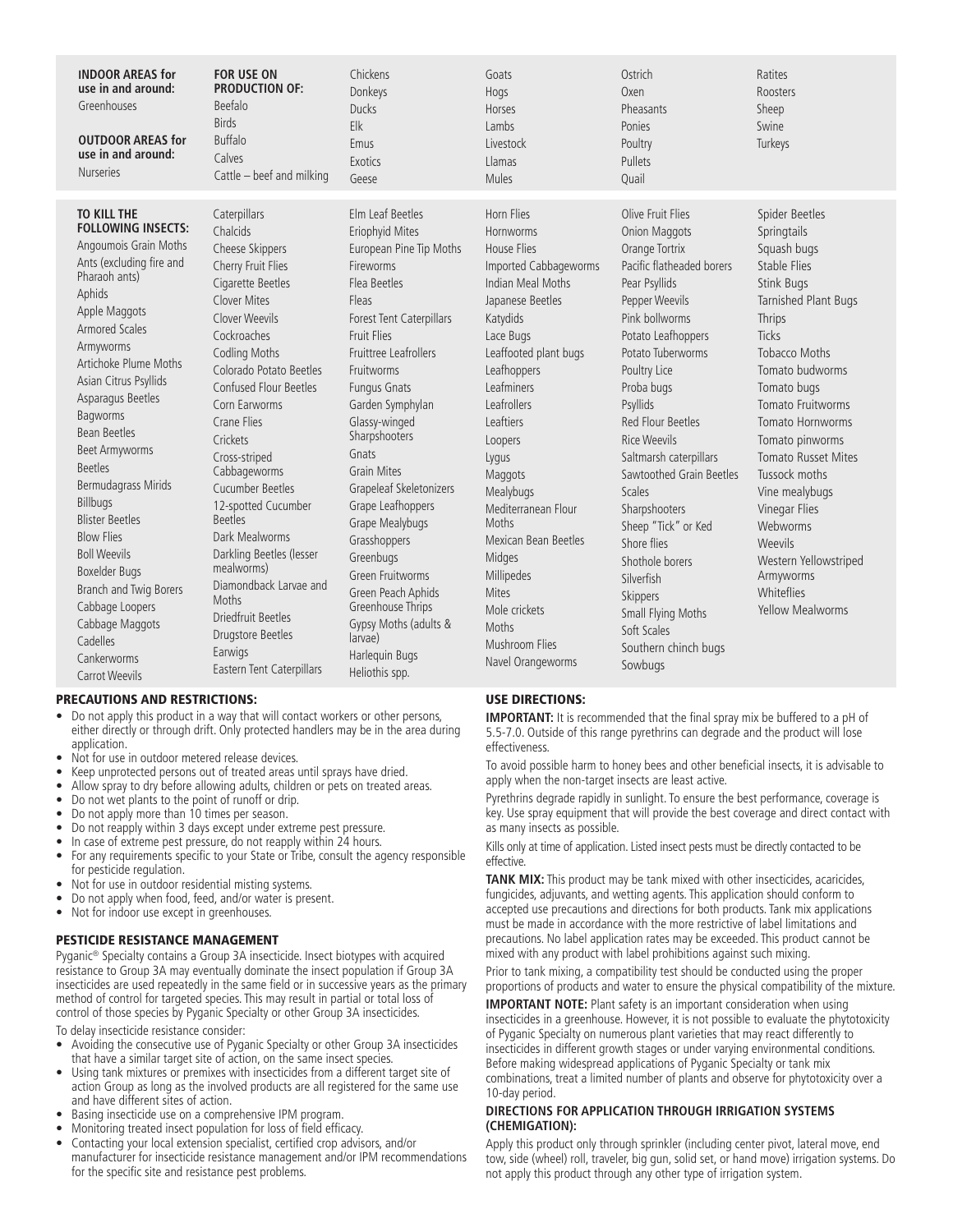Crop injury, lack of effectiveness, or illegal pesticide residues in the crop can result from non-uniform distribution of treated water.

If you have questions about calibration, you should contact State Extension Service specialists, equipment manufacturers or other experts.

Do not connect an irrigation system (including greenhouse systems) used for pesticide application to a public water system unless the pesticide label-prescribed safety devices for public water systems are in place.

A person knowledgeable of the chemigation system and responsible for the operation or under the supervision of the responsible person, shall shut the system down and make necessary adjustments should the need arise.

The system must contain a functional check valve, vacuum relief valve, and low-pressure drain appropriately located on the irrigation pipeline to prevent water source contamination from backflow. The pesticide injection pipeline must contain a functional, automatic, quick-closing check valve to prevent the flow of fluid back toward the injection pump. The pesticide injection pipeline must also contain a functional normally closed, solenoid-operated valve located on the intake side of the injection pump and connected to the system interlock to prevent fluid from being withdrawn from the supply tank when the irrigation system is either automatically or manually shut down. The system must contain functional interlocking controls to automatically shut off the pesticide injection pump when the pump motor stops. The irrigation line or water pump must include a functional pressure valve, which will stop the water pump motor when the water pressure decreases to the point where pesticide distribution is adversely affected.

System must be a metering pump, such as a positive displacement injection pump (e.g., diaphragm pump) effectively designed and constructed of materials that are compatible with pesticides and capable of being fitted with a system interlock.

Do not apply when wind speed favors drift beyond the area intended for treatment.

Constant agitation must be maintained in the chemical supply tank during the entire period of insecticide application. Greater accuracy in calibration and distribution will be achieved by injecting a larger volume of more dilute suspension per unit of time.

### **SOIL DRENCH DIRECTIONS FOR USE IN GREENHOUSES:**

For a standard drench rate add 0.375 fl. oz. of Pyganic Specialty to 5 gallons of water and apply as a soil drench to 1,000 sq. ft., of soil or non-soil media to kill soil-borne insect larvae (e.g. Fungus Gnats). Apply for sufficient duration so as to distribute the application rate evenly to the entire treated area. Do not exceed the maximum application rate of 0.375 fl. oz. of Pyganic Specialty per 1,000 sq. ft. To drench the soil, additional water may be applied to the area, being careful not to apply to runoff.

#### **GROWING CROPS (IN GREENHOUSES AND NURSERIES):**

Apply 4.5 to 15.61 fl. oz. per acre by ground equipment in sufficient water for thorough coverage. This product may be applied by air at the rate of 4.5 to 15.61 fl. oz. per acre in a minimum of 2 gallons of water per acre for field crops and in a minimum of 10 gallons of water per acre for orchard crops. Mix only enough for immediate use. Spraying should begin when insects first appear. Do not wait until plants are heavily infested. Repeat as needed but not more than once daily.

Pyganic Specialty may be used on most crops because its active ingredient is exempt from tolerances when applied to growing crops. The crop-grouping scheme used on this label was devised by the Environmental Protection Agency to expedite minor use pesticide registration. Each crop grouping on this label contains the phrase "including, but not limited to," and then lists a number of crops in each group. This wording allows the use of Pyganic Specialty on crops that may not be specifically listed on this label (providing that the group to which the crop belongs is listed).

#### **MAXIMUM APPLICATION RATES:**

Field and Orchard - 0.05 lbs. a.i. / acre or 15.61 fl. oz. of Pyganic Specialty per acre (0.0012 lb. a.i. / 1,000 sq. ft.). Greenhouse space sprays - 0.00014 lbs. a.i. / 1,000 cu. ft.

**ROOT AND TUBER VEGETABLES:** Including: Arracacha, Arrowroot, Purple Arrowroot, Japanese Artichoke, Jerusalem Artichoke, Garden Beets, Sugar Beets, Edible Burdock, Edible Canna, Carrots, Cassava (bitter or sweet), Celeriac (celery root), Chayote (root), Chervil (Turnip-rooted), Chicory, Chufa, Dasheen, Ginger, Ginseng, Horseradish, Leren, Parsley (Turnip-rooted), Parsnip, Potato, Radish, Japanese Radish (Daikon), Rutabaga, Salsify, Black Salsify, Spanish Salsify, Sweet Potato, Tanier, Turmeric, Turnip, Yam (true), Yam Beans.

**LEAVES OF ROOT AND TUBER VEGETABLES:** Including: Garden Beet, Sugar Beet, Edible Burdock, Carrot, Cassava (bitter or sweet), Celeriac (celery root), Chervil (Turnip-rooted), Chicory, Dasheen (Taro), Parsnip, Radish, Japanese Radish (Daikon), Rutabaga, Black Salsify, Sweet Potato, Tanier, Turnip, Yam (true).

**BULB VEGETABLES:** Including: Garlic, Great-headed Garlic, Leek, Onion (bulb and green), Welsh, Shallot.

**LEAFY VEGETABLES:** Including: Amaranth (Leafy Amaranth, Chinese Spinach, Tampala), Arugula, Cardoon, Celery, Chinese Celery, Celtuce, Chervil, Corn Salad, Chrysanthemum (edible-leaved), Chrysanthemum (garland), Cress (garden, water), Upland Cress (yellow rocket, winter cress), Dandelion, Dock (sorrel), Endive (escarole), Fennel (Florence), Lettuce (head and leafy), Orach, Parsley, Purslane (garden & winter), Radicchio, Rhubarb, Spinach, Fine Spinach (Malabar, Ceylon), Spinach (New Zealand), Swiss Chard.

**BRASSICA (COLE) LEAFY VEGETABLES:** Including: Broccoli, Chinese Broccoli (Gai Lan), Broccoli Raab (Rapini), Brussels Sprouts, Cabbage, Chinese Cabbage (Bok Choy), Chinese Cabbage (Napa), Chinese Mustard Cabbage (Gai Choy), Cauliflower, Cavallo broccoli, Collards, Kale, Kohlrabi, Mizuna, Mustard Greens, Mustard Spinach, Rape Greens.

**LEGUME VEGETABLES (SUCCULENT OR DRIED):** Including: Adzuki Beans, Field Beans, Kidney Beans, Lima Beans, Moth Beans, Mung Beans, Navy Beans, Pinto Beans, Rice Beans, Runner Beans, Snap Beans, Tepary Beans, Urd Beans, Wax Beans, Asparagus Beans, Blackeyed Peas, Catjang, Chinese Long Beans, Cowpeas, Crowder Peas, Southern Peas, Yardlong Beans, Broad Beans (Fava Beans), Chick Peas (Garbanzo Beans), Guar, Jack Beans (Sword Bean), Lablab Beans (Hyacinth Bean), Lentils, Peas (Garden Peas, Field Peas, Sugar Snap Peas, English Peas, Snow Peas), Pigeon Peas, Soybeans, Sweet Lupin Beans, White Lupin Beans, White Sweet Lupin, Sword Beans.

**FOLIAGE OF LEGUME VEGETABLES:** Including: Plant part of any legume vegetable included in the legume vegetable group that will be used as animal feed including any variety of Beans, Field Peas, Soybeans.

**FRUITING VEGETABLES:** Including: Eggplant, Ground Cherry, Okra, Pepinos, Peppers (Bell Peppers, Chili Peppers, Cooking Peppers, Pimentos, Sweet Peppers), Tomatillos, Tomatoes.

**CUCURBIT VEGETABLES:** Including: Balsam Apple, Balsam Pear (Bitter Melon), Chayote (fruit), Chinese Wax Gourd (Chinese preserving melon), Chinese Cucumber, Citron Melon, Cucumber, Gherkin, Edible Gourds, Melons (including hybrids, Cantaloupe, Casaba, Golden Pershaw Melon, Crenshaw, Honeydew Melons, Honey Balls, Mango Melon, Muskmelon, Persian Melon, Pineapple Melon, Santa Claus Melon, Snake Melon), Pumpkin, Squash (summer & winter), Watermelon (including hybrids).

**CITRUS FRUITS:** Including: Calamondin, Citrus Citron, Citrus Hybrids, Grapefruit, Kumquats, Lemons, Limes, Mandarin (Tangerine), Orange (sweet & sour), Pummelo, Satsuma Mandarin, (Citrus spp. includes Chironja, Tangelos, Tangors).

**POME FRUITS:** Including: Apple, Crab Apple, Loquat, Mayhaw, Pear, Oriental Pear, Quince.

**STONE FRUITS:** Including: Apricot, Cherry (sweet & sour), Nectarine, Peach, Plum, Prune, Chickasaw Plum, Damson Plum, Japanese Plum, Plumcot.

**SMALL FRUITS AND BERRIES:** Including: Blackberry, Blueberry, Cranberry, Currant, Dewberry, Elderberry, Gooseberry, Grape, Huckleberry, Loganberry, Olallieberry, Raspberry (black & red), Strawberry, Youngberry.

**TREE NUTS:** Including: Almond, Beech Nut, Brazil Nut, Butternut, Cashew, Chestnut, Chinquapin, Filbert (hazelnut), Hickory nut, Macadamia Nut (Bush Nut), Pecan, Pistachio, Walnut, Black and English (Persian).

**ORIENTAL VEGETABLES:** Including: Acerola, Atemoya, Balsam pear (bitter melon), Carambola, Japanese Artichoke, Chinese Broccoli (Gai Lan), Chinese Cabbage (Bok Choy, Napa), Chinese Mustard Cabbage (Gai Choy), Dasheen, Ginger, Ginseng, Chinese Longbeans, Mung Beans, Citron Melon, Japanese Radish (Daikon), Chinese Spinach, Chinese Waxgourd, Cilantro, Citron Melon, Rambutan, Water Chestnut.

**SUBTROPICAL FRUITS:** Including: Avocado, Banana, Carob, Barbados Cherry, Cherimoya, Dates, Durian (Jackfruit), Feijoa, Figs, Guava, Kiwifruit, Lychee, Mango, Papaya, Passion Fruit, Persimmon, Pineapple, Pomegranate.

**CEREAL GRAINS:** Including: Barley, Buckwheat, Corn (sweet and field), Millet, Proso, Oats, Pearl Millet, Popcorn, Rice, Rye, Sorghum (Milo), Teosinte, Triticale, Wheat, Wild Rice.

**FORAGE, FODDER AND STRAW OF CEREAL GRAINS:** Including: Barley, Buckwheat, Corn (sweet and field), Millet, Proso, Oats, Pearl, Popcorn, Rice, Rye, Sorghum (milo), Teosinte, Triticale, Wheat, Wild Rice.

**GRASSES FOR SEED, FORAGE, FODDER AND HAY:** Including: any grass, Gramineal family (green or cured) except Sugarcane and those listed in the cereal grains group, Pasture and Range Grasses, Grasses grown for hay and silage, Bermudagrass, Bluegrass, Bromegrass, Fescue, Oat hay, Orchard Grass, Forage Sorghum, Sudan Grass, Timothy.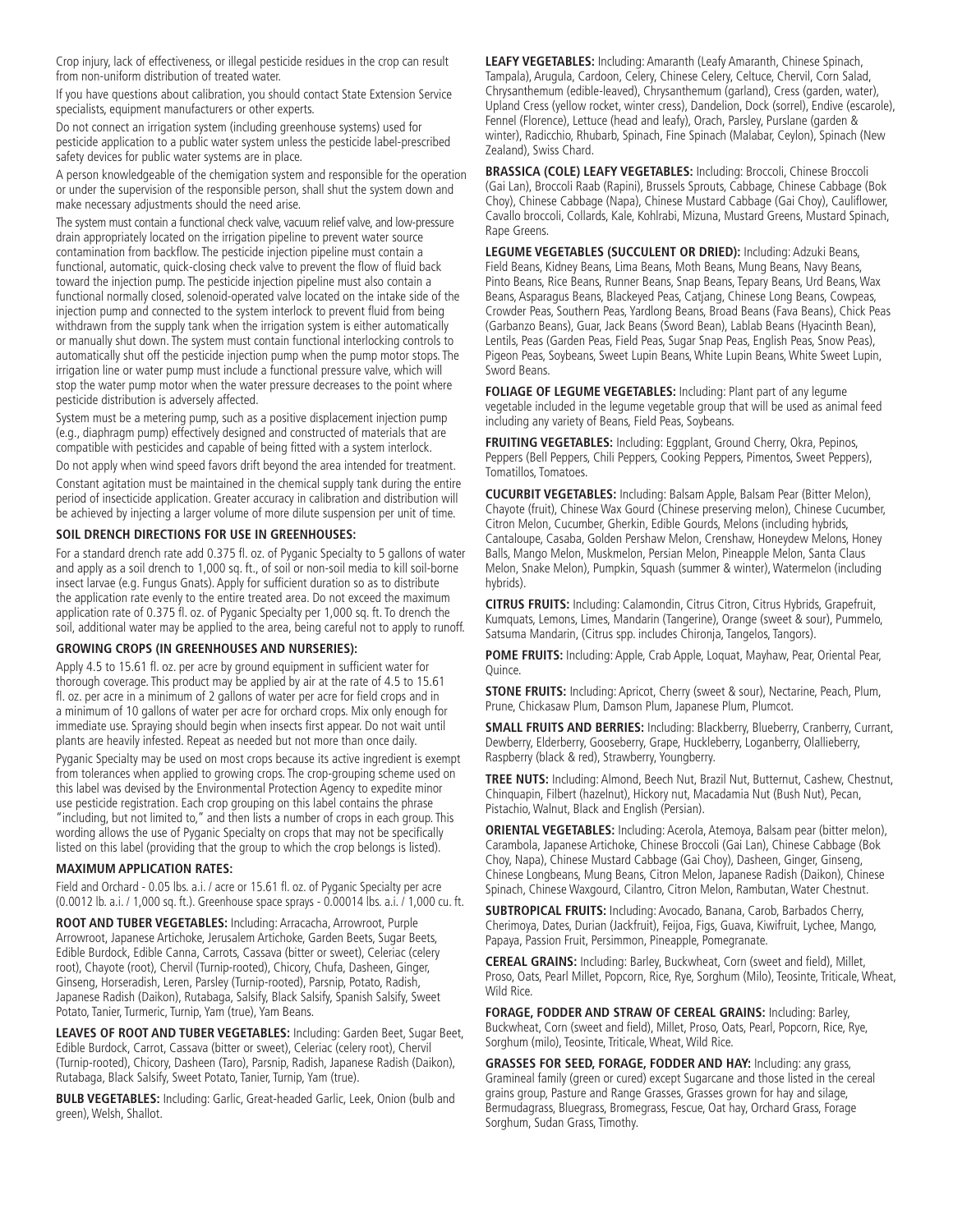**NON-GRASS ANIMAL FEEDS:** Including: Alfalfa, Velvet Beans, Clover, Kudzu, Lespedeza, Lupine, Sainfoin, Trefoil, Crown Vetch, Milk Vetch.

**HERBS AND SPICES:** Including: Allspice, Angelica, Anise (anise seed), Star Anise, Annatto (seed), Balm (lemon balm), Basil, Borage, Burnet, Caper buds, Caraway, Black Caraway, Cardamom, Cassia bark, Cassia buds, Catnip, Celery seed, Chamomile, Chervil (dried), Chicory, Chive, Chinese Chive, Cinnamon, Clary, Clove buds, Coriander (cilantro or Chinese parsley leaf), Coriander (cilantro seed), Costmary, Culantro (leaf), Culantro (seed), Cumin, Curry (leaf), Dill (dill weed), Dill (seed), Fennel (common), Florence Fennel (seed), Fenugreek, Grains of paradise, Horehound, Hyssop, Juniper berry, Lavender, Lemongrass, Lovage (leaf), Lovage (seed), Mace, Marigold, Marjoram (includes sweet or annual marjoram, wild marjoram or oregano, and pot marjoram), Mint, Mustard (seed), Nasturtium, Nutmeg, Oregano, Paprika, Parsley (dried), Pennyroyal, Black Pepper, White Pepper, Poppy (seed), Rosemary, Rue, Saffron, Sage, Summer and Winter Savory, Sweet bay (bay leaf), Tansy, Tarragon, Thyme, Vanilla, Wintergreen, Woodruff, Wormwood.

**ADDITIONAL CROPS:** Including: Artichoke, Asparagus, Avocado, Coffee, Cotton, Hops, Jojoba, Mushroom, Okra, Olives, Peanuts, Pineapple, Rice, Safflowers, Sesame, Sugarcane, Sunflower, Tea.

## **USE ON GREENHOUSE, ORNAMENTAL FLOWER AND FOLIAGE PLANTS:**

Combine 16 to 32 fl. oz. with 100 gallons of water for applications with conventional sprayers or  $1/4 - 1/2$  of a fl. oz. per gallon of water for applications with handheld or backpack sprayers. Apply the diluted product at the rate of 3 gallons / 1,000 sq. ft.

Do not exceed maximum application rate of .0036 lbs. a.i. / 1,000 sq. ft. or 1.18 fl. oz. of Pyganic Specialty / 1,000 sq. ft.

Do not apply more than 1 time per day.

**FOR USE IN VEGETABLE AND TRUCK GARDENS:** For commercial production of listed crops to kill listed insects dilute 1/4 to 1/2 fl. oz. of Pyganic Specialty per gallon of water. Apply diluted solution with all types of agricultural sprayers, including compressed air sprayers or pump driven sprayers.

#### FOR USE AS LIVESTOCK SPRAY:

| Pest                                                                                                  | <b>Application Rates</b>                                                                                                                                                                                                                                                                                          | <b>Remarks</b>                                                                                                                                                                                                                                                                                                                                           |
|-------------------------------------------------------------------------------------------------------|-------------------------------------------------------------------------------------------------------------------------------------------------------------------------------------------------------------------------------------------------------------------------------------------------------------------|----------------------------------------------------------------------------------------------------------------------------------------------------------------------------------------------------------------------------------------------------------------------------------------------------------------------------------------------------------|
| To kill<br>horn flies,<br>house flies,<br>mosquitoes<br>and gnats                                     | Dilute at the rate of 1.5 to 3 fl. oz. per<br>gallon of water and apply to wet the<br>hair thoroughly with particular attention<br>to topline, underline, flanks, withers and<br>other infested areas.                                                                                                            | Repeat treatment at intervals<br>of 5 to 12 days for small insect<br>populations or as needed<br>when flies are emerging in<br>large numbers. Do not apply<br>more than<br>1 time per day.                                                                                                                                                               |
| To kill stable<br>flies, horse<br>flies, and<br>deer flies                                            | Dilute at the rate of 2.5 to 4 fl. oz. per<br>gallon of water and apply a quart per<br>adult animal to wet the hair thoroughly<br>with particular attention to the legs,<br>flanks, barrel, topline and other body<br>areas commonly attacked by these flies.                                                     | Repeat treatment each<br>week as needed. Do not apply<br>more than 1 time per day.                                                                                                                                                                                                                                                                       |
| To kill face<br>flies                                                                                 | Dilute at the rate of 2.5 fl. oz. per gallon of<br>water and apply using spray which produces<br>large wetting droplets. Apply to the face of<br>the animal in the morning before releasing<br>to pasture. Apply sufficiently to wet the<br>face but not more than 1.5 fl. oz. of diluted<br>solution per animal. | Repeat daily as needed. Do<br>not apply more than 1 time<br>per day.                                                                                                                                                                                                                                                                                     |
| To kill biting<br>and sucking<br>lice on cattle.<br>horses,<br>sheep, goats<br>and hogs               | Dilute at the rate of 1 quart with 60<br>gallons of water (1.5 fl. oz. with 2<br>gallons) and spray to thoroughly wet the<br>hair of the animal including the head<br>and brush of the tail.                                                                                                                      | Repeat treatment in<br>10 days to kill newly hatched<br>lice. Do not apply more than<br>1 time per day.                                                                                                                                                                                                                                                  |
| To kill sheep<br>"tick" or ked                                                                        | Dilute at the rate of 1.5 to 3 fl. oz. per<br>4 gallons of water and thoroughly wet<br>all portions of the body by dipping or<br>by spraying with sufficient pressure and<br>with a nozzle adjustment<br>to give penetration of the wool.                                                                         | Treat at a rate sufficient to wet<br>the animal. Do not apply more<br>than 1 time per day.                                                                                                                                                                                                                                                               |
| To kill fleas<br>and ticks on<br>livestock and<br>to obtain<br>protection<br>against<br>reinfestation | Dilute at the rate of 9 fl. oz. per gallon<br>of water and wet the animal by dipping<br>or spraying. This product may also be<br>used for livestock quarters.                                                                                                                                                     | Do not spray pets. For best<br>results against fleas and ticks<br>animal quarters and bedding<br>should be treated. Remove<br>and destroy old bedding. To<br>reduce infestation, thoroughly<br>spray the animal's bedding<br>and sleeping quarters. Put<br>fresh bedding in quarters after<br>spray has dried. Do not apply<br>more than 1 time per day. |

#### FOR USE AS POULTRY SPRAY:

| Pest                                                       | <b>Application Rates</b>                                                                                                                                                                                                                                                                                                                                                                                                   | <b>Remarks</b>                                                                                                                                                                                                                                                                                                                                                                                                                                                                                                                                                       |
|------------------------------------------------------------|----------------------------------------------------------------------------------------------------------------------------------------------------------------------------------------------------------------------------------------------------------------------------------------------------------------------------------------------------------------------------------------------------------------------------|----------------------------------------------------------------------------------------------------------------------------------------------------------------------------------------------------------------------------------------------------------------------------------------------------------------------------------------------------------------------------------------------------------------------------------------------------------------------------------------------------------------------------------------------------------------------|
| To kill poultry<br>lice                                    | Using a dilution of 2.5 to 4 fl.<br>oz. of concentrate per gallon of<br>water, spray roosts, walls and<br>nests or cages thoroughly.                                                                                                                                                                                                                                                                                       | It is not necessary to remove<br>poultry from the housing unit<br>during treatment. This should be<br>followed by spraying over the<br>birds with a fine mist. Do not<br>apply more than 1 time per day.                                                                                                                                                                                                                                                                                                                                                             |
| To kill mites on<br>poultry and in<br>poultry houses       | Dilute at the rate of 2.5 to<br>4 fl. oz. per gallon of water and<br>spray crevices of roost poles,<br>cracks in walls and cracks in<br>nests where the Bed Bugs and<br>mites hide.                                                                                                                                                                                                                                        | This should be followed by<br>spraying over the birds with a fine<br>mist. Do not apply more than 1<br>time per day.                                                                                                                                                                                                                                                                                                                                                                                                                                                 |
| To kill adult<br>darkling<br>beetles (lesser<br>mealworms) | Dilute 2 to 5 teaspoons of Pyganic<br>Specialty per gallon of water.<br>Using a power or proportioner-<br>type sprayer, apply a uniform<br>spray until wet at pressures of<br>80 to 100 lbs. per square inch to<br>surfaces such as interior walls.<br>roosting posts, structural support<br>pillars, and other surfaces where<br>adult beetles are observed. One<br>gallon of spray mixture covers<br>$250 - 500$ sq. ft. | For maximum effectiveness.<br>treatments should coincide with<br>poultry house clean out and litter<br>replacement as this activity will<br>tend to flush beetles to vertical<br>surfaces where they will be<br>exposed to the spray. Indoor<br>control can be enhanced by<br>making perimeter treatments<br>around the outside of buildings.<br>To prevent immigrating adult<br>beetles, apply a uniform band<br>of spray 2 feet up and 1-4 feet<br>out from the foundation. Do not<br>contaminate food/feed or water.<br>Do not apply more than 1 time<br>per day. |

#### **FOR USE ON PRODUCTION ANIMALS IN BARNS, DAIRIES, MILKING PARLORS, MILKING ROOMS AND POULTRY HOUSES:**

Product must be formulated to deliver no more than this maximum rate when used according to directions: Surface application 0.0056 lbs. a.i. / 1,000 sq. ft. or 18 fl. oz. of Pyganic Specialty / 1,000 sq. ft. Crack/crevice or spot surface – 0.056 lbs. a.i. / 1,000 sq. ft. or 18 fl. oz. of Pyganic Specialty / 1,000 sq. ft. Space sprays when non-domestic animals are absent – 0.0033 lbs. a.i. / 1,000 cu. ft. of space or 1 fl. oz. of Pyganic Specialty / 1,000 cu. ft. of space.

Space sprays when non-domestic animals are present 0.0008 lb. a.i. / 1,000 cu. ft. of space or 0.26 fl. oz. of Pyganic Specialty / 1,000 cu. ft. of space.

To kill the following flying insects: Fruit Flies, Gnats and Small Flying Moths, dilute at the rate of 2.5 fl. oz. per gallon of water. Apply as a fog or fine mist (at approximately 2 fl. oz. per 1,000 cu. ft. of space), directing the nozzle for maximum coverage and above livestock and poultry toward the ceiling and upper corners of the area being treated. For best results, close doors and windows before spraying, and keep them closed for 10 to 15 minutes. Applicator should vacate the treated area and ventilate it prior to returning. Sweep up and destroy fallen insects.

#### **DIRECTIONS FOR USE IN COMMERCIAL ANIMAL PREMISE AUTOMATIC MISTING SYSTEMS:**

When using this product, installers and service technicians must comply with the license certification, or registration requirements of the state(s), tribe(s) or local authority(ies) where they are installed.

Do not apply when food, feed, and/or water is present.

When applying via a remote activation device, do not apply when people and pets are present. If possible, when applying via automatic timer, set the timing for application when people and pets are unlikely to be present.

Direct nozzles to spray towards the target area and away from areas where people are typically present. Do not use in an evaporative cooling system. Do not use in misters located within 3 feet of air vents, air conditioner units or windows.

If used in a system with a reservoir tank for the end use dilution, the system reservoir tank must be locked. Securely attach the end use pesticide label and a dilution statement to the system reservoir tank in a weather protected area or plastic sleeve. The dilution statement must be phrased as follows: this container holds \_\_ parts Pyganic® Specialty to \_\_\_ parts water.

This product must only be used in systems that have been calibrated to apply no more than the maximum application rate of .0008 lbs. a.i. / 1,000 cu. ft. space sprays when non-domestic animals are present.